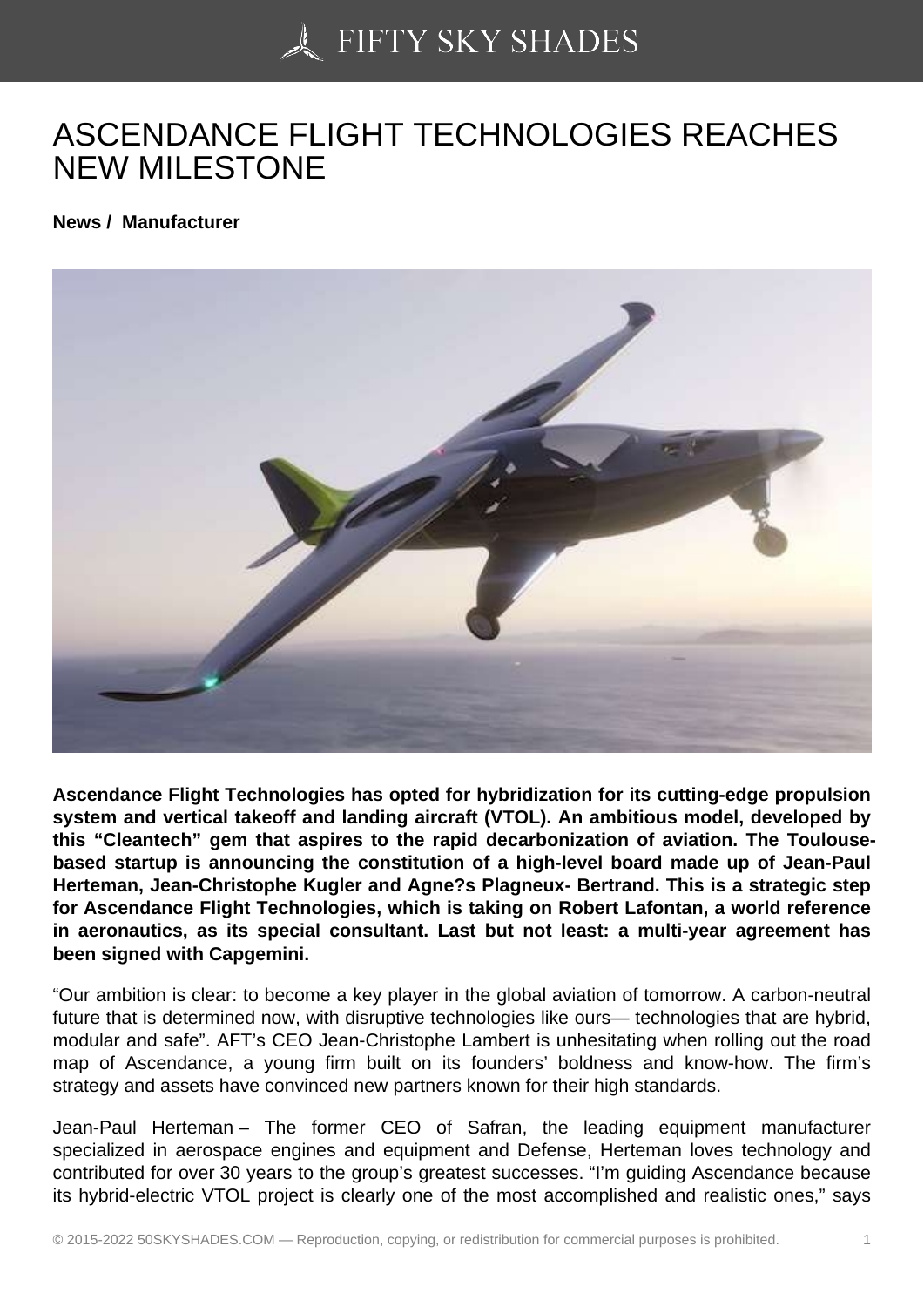Herteman. "The idea of developing a business of hybrid elements and energy systems for the aeronautics sector in general at the same time is very promising. Lastly, added to the team's enthusiasm is their extraordinary professionalism and serious mindedness, which guarantee their success."

Jean-Christophe Kugler – The former Europe Region Chairman at Renault, Kugler had first-hand experience in Renault's hybrid electric program. This experience convinced him of the potential of carbon- neutral mobility and steered him towards projects related to energy transition. "Hybridization is going to play a decisive role in decarbonization of aeronautics, just as it did in the automotive sector," says Kugler.

"Ascendance's team has got way ahead in the field by developing proprietary hybrid technologies that have a vast field of application and are compatible with multiple energy sources. Their VTOL aircraft will be able to carry out all kind of missions with no constraint of endurance. It reminds me of the impact Toyota made with the Prius 20 years ago in the automotive sector; they have now sold more than 15 million hybrid vehicles world- wide."

Agnes Plagneux-Bertrand – The former chairwoman of the global competitiveness cluster Aerospace Valley, Plagneux-Bertrand headed Airbus subsidiary VoltAir between 2013 and 2017, and managed the Airbus E-Fan electric aircraft program, which saw the talents of Ascendance founders emerge.

"I am firmly convinced of this team's human, technical and professional qualities, as well as of their ability to make Ascendance a major player in a more resilient aviation," she says. "They're young and tenacious, and they have the means to achieve their ambitions!"

## **The road to industrialization and certification with Robert Lafontan**

Robert Lafontan has unmatched experience in aeronautics development and certification. The former Senior Vice President of Engineering at Airbus, in charge of Aircraft Architecture and Integration and Chief Engineers, and Ascendance's new Executive Technical Advisor is an authority on aeronautics safety and compliance. With multiple certified planes to his credit, including the iconic A380, Lafontan's expertise will be a powerful asset in optimizing the ATEA development timetable. "Robert Lafontan will provide an expert perspective on design and on our technological choices," says Jean-Christophe Lambert. "His experience can help us avoid many pitfalls and delays and will guarantee us optimal compliance with safety and certification requirements. Weare pleased and proud to be able to count on his guidance."

This collaboration will enable Ascendance to validate the technical, industrial and regulatory stages prior to commissioning in 2025.

## **Collaboration agreement with Capgemini Engineering**

This multi-year agreement is devoted to the development of ATEA and STERNA. Capgemini Engineering engineers, working alongside Ascendance, will contribute to the development of fullscale prototypes, aiming for the first public demonstration flight, expected to be made in Paris on the 2024 Olympic Games. This collaboration also concerns research and innovation with a unique combination of expertise and technological building blocks in the fields of acoustics, aerodynamics and energy management.

"We are delighted about the collaboration with Ascendance: it illustrates the attractiveness of our model and our ability to provide a start-up that has an exciting, ambitious project with the